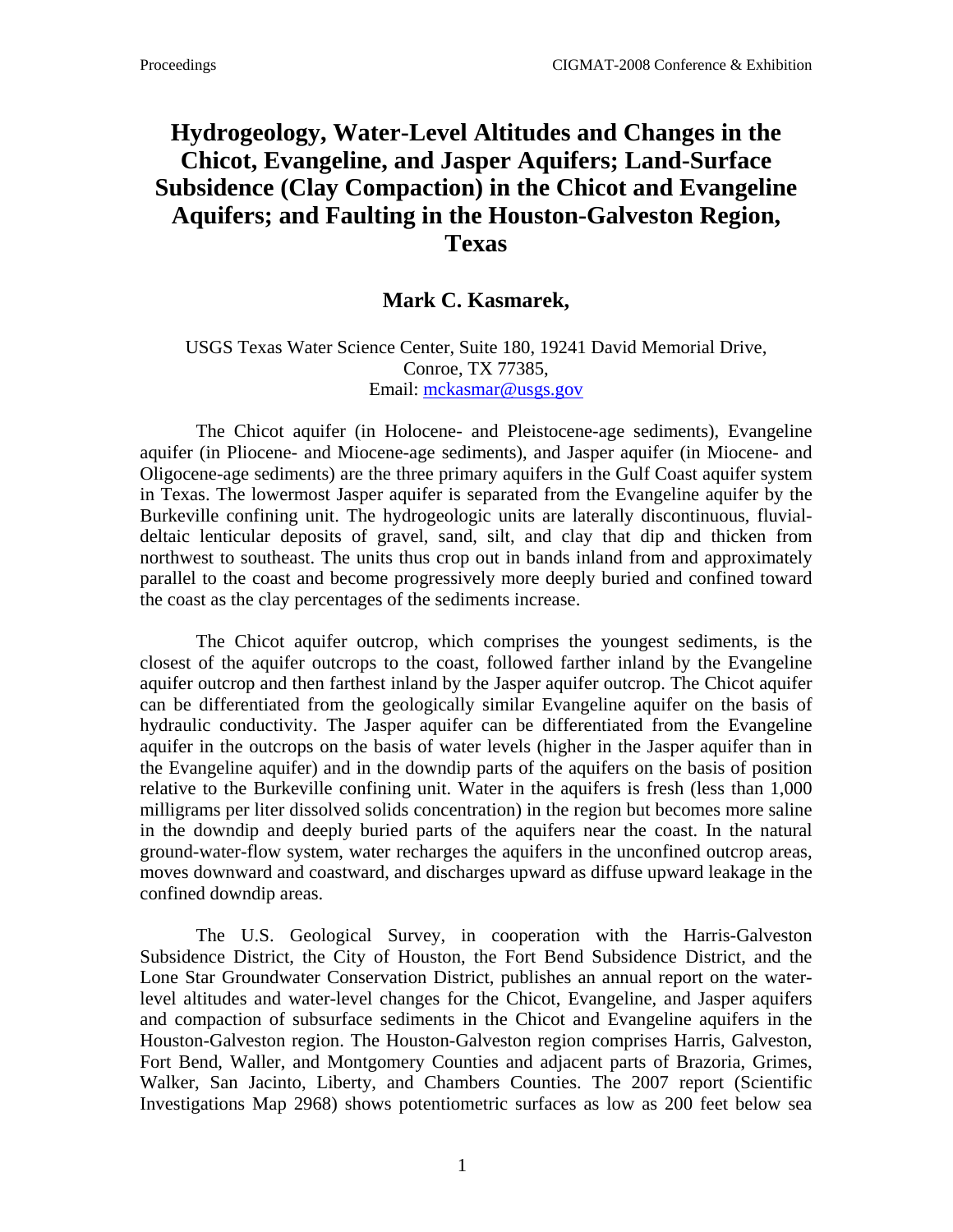level for the Chicot aquifer in central Harris County; 300 feet below sea level for the Evangeline aquifer in northern Harris County, and 125 feet below sea level for the Jasper aquifer in southern Montgomery County. Additionally, for the period 1977–2007, the report shows water-level rises of as much as 200 and 260 feet in the Chicot and Evangeline aquifers, respectively, in southeast Harris County.

 The Houston-Galveston region is the largest urban area in the United States affected by land-surface subsidence caused by ground-water withdrawals. Sustained withdrawals cause water levels in the aquifers to decline, which in turn causes depressurization and dewatering of the clay lenses. Subsequently, the individual grains of the clay lenses begin to realign and compress. In areas of southeast Harris County near the Houston Ship Channel, land-surface altitude has declined as much as 10 feet. Landsurface declines caused by extraction of hydrocarbons have been documented in other areas, although these areas are small. Land-surface subsidence is especially problematic for coastal areas of low topographic relief. Impervious land-surface cover, near-surface clay in the Chicot aquifer, proximity to the Gulf of Mexico, and periodic low-pressure weather systems with storm surge and high rainfall combine to make areas affected by subsidence more flood prone. Approximately 25 percent of the Houston-Galveston region is within the established 100-year flood plain.

 More than 150 historically active faults have been identified in the Houston-Galveston region. Some of the better known faults are the Eureka Heights, Hardy, Long Point, Pecore, and Clodine. Fault scarps that are monitored increase in height at rates that range from 0.2 to 1.1 inches per year with the average rate of 0.4 inches per year. Fault movement has caused substantial, costly damage to buildings, roadways, and utilities. Numerous subsurface faults at depths from 3,200 to 13,000 feet have been documented. These faults have been delineated through studies of geophysical well logs and from results of deep seismic surveys. Some of these subsurface faults penetrate younger sedimentary deposits at shallower depths (less than 3,000 feet) and have offset the present land surface, producing recognizable fault scarps.

Many identifiable faults at land surface can be traced to appreciable depths. Faults in the region are not a surficial phenomenon, but rather, are part of deep and complex overall geologic structure of the upper Texas Gulf Coast. Connections between fault scarps at land surface and subsurface faults have been verified for at least 40 faults for which sufficiently detailed information is available for the shallow subsurface. The subsurface faults in the area are considered growth faults with a definitive characteristic of increasing displacement with depth. This specific characteristic is considered evidence of a long history of continual fault movement. This continual movement occurs contemporaneously and continuously as sediments are deposited on both sides of the fault scarp, such that the sediment thickness on the downthrown side is thicker than on the upthrown side. Evidence exists that these faults are natural geologic features with histories of movement spanning tens of thousands to millions of years. Current identifiable scarps reflect only the most recent displacements of faults that were historically active long before the formation of the present-day land surface or the occurrence of anthropogenic activity.